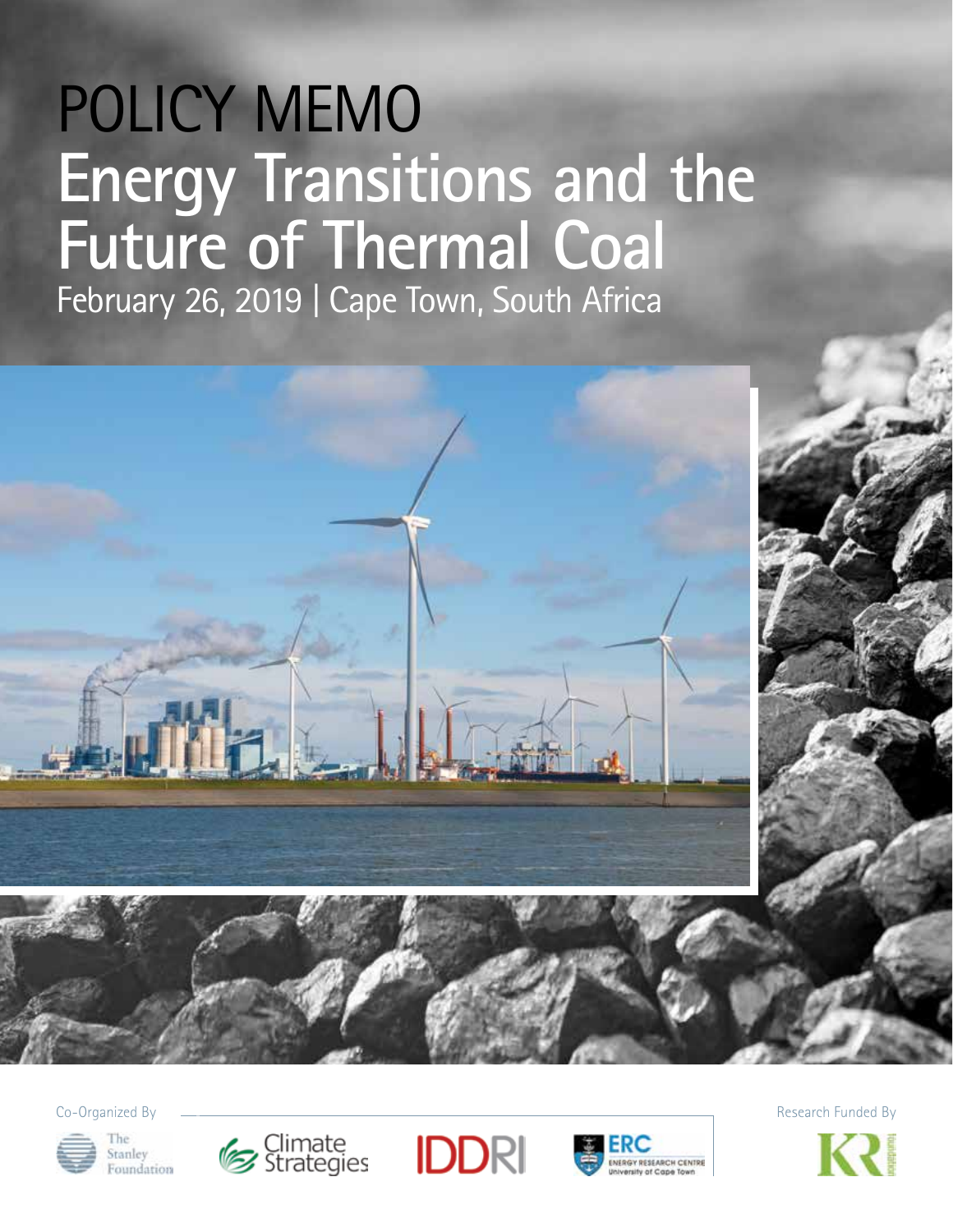Coal power generation is in decline globally, not only because of the increasing urgency of climate change, but also because the costs of clean energy are dropping, renewables are becoming more efficient, and fossil fuel markets are beginning to falter. Though some of these trends have started from technological and economic developments, governments must work to ensure that transitions are socially and economically just. Coal mining and other fossil fuel extraction activities are typically geographically concentrated in isolated places. Although fossil fuel industries represent a relatively small share of most economies, the impacts of shifting away from fossil fuels could be disproportionately high for specific workers, citizens, and future generations that depend on fossil fuel extraction for their livelihoods.

International collaboration on a transition to clean energy will expand energy access, help create mindful social protections, avoid stranding assets, and create resilience against sharp macroeconomic shifts. Governments need to plan early and connect policies and agendas across geographic locations and levels of government. The momentum already exists internationally—with important movements in high-emissions countries like Germany and China and the emergence of international bodies to tackle the transition, such as the Powering Past Coal Alliance.

While transitions away from coal do present significant risks that need to be managed, they also present opportunities. Coal extraction and power production are sources of jobs, exports, and energy security but impose significant costs on public health, vital natural resources, access to energy, and technological innovation. Historically, transitions out of coal have often been managed poorly, with unabated consequences for workers, citizens, and private industry due to a lack of need anticipation and care in managing the transition. Although coal-fired power remains a necessary bridge technology for some emerging economies, it is important that anticipation and planning to manage the transition to cleaner alternatives begins today.

## **Global Structural Decline of Coal**

The decline of coal-fired power generation is projected to be steeper and to begin earlier than previously thought. Thermal coal decline began decades ago in the European Union; it has been in decline in the United States since about 2012; and China appears to have recently peaked coal-fired power generation. Outside of these national energy perspectives, the best indicator of a faltering industry comes from examining markets. Investment in the industrial coal supply chain (and fossil fuel energy generation writ large) pales in comparison to renewable energy. Investment in solar photovoltaics alone is much higher than it is for coal-fired power. This is driven by the economic and environmental impacts.

These market shifts have been driven largely by cost. Renewable energy costs have declined dramatically and are still declining, with the price of new renewables now often on par with operational coal plants and likely to be on par across the global fleet by 2030.

The stream of revenue for coal generation is drying up as the environmental impacts of coal are ever more evident. Coal contaminates water supplies and causes air pollution, which reduce quality of life and life expectancy. It also decimates ecosystems, incurring immeasurable costs to local environmental services. This is all in addition to the unparalleled warming effect coal has on the climate.

The effects of investment trends are manifest and have been felt in many areas reliant on coal-fired power. However, countries and regions reliant on coal mining and export should be equally concerned. Existing mining capacity is in sharp decline as new investment responds to falling demand. As a result of that response, near-term demand in coal-importing countries outstrips current capacity. As an example, Glencore, one of the largest coal producers, has given itself a carbon cap and will be limiting production in response to market conditions. As contractions in coal exports grow, many countries that currently import coal will turn to domestic mining to protect industry and guard against international price fluctuation. This leaves coal exporters exposed not only to downward market trends but also to the national energy policies of trade partners.

Examining coal-fired power generation in China illuminates the reasons for decline and the risks of continued investment in coal power generation and coal mining for export. China has peaked consumption at approximately four billion tons of coal—half of the total consumed globally each year. Chinese coal may have made a slight rebound in 2018, but it owes its relatively static current state to investment by the government in order to stave off massive layoffs and protect state-owned enterprises from immense debt. Economically, there is an oversupply of coal power, particularly as steel, iron, and cement industry growth have curtailed. Coal supply and production must thus be brought to balance with decreased demand.

China is the biggest manufacturer and installer of increasingly less expensive wind and solar solutions, a factor that will leave coal more susceptible to contracting government subsidy and protection. Air pollution has also been a major factor in scaling back coal in China as studies estimate air pollution is responsible for approximately 1.6 million premature deaths in the country each year. Large shifts away from coal and toward renewables by actors like China should signal to other countries that investments in coal generation infrastructure are risky and should be viewed on a shorter time horizon than perhaps previously thought. These trends should also send signals to more coal exporters to prepare for decreased demand, which could potentially skew trade deficits and macroeconomic balance. Exporters focused only on domestic energy markets and not their exposure to international reality do so at their own peril.

The conversation internationally has shifted from whether coal will need to be phased out to when and how. Many examples demonstrate that tackling the issue early is far more cost effective in the long term—but starting politically difficult conversations to map out smooth transitions with minimal disruption is a major challenge. Ensuring that transitions are carefully planned yet still occur fast enough to avoid climate devastation is another.

Planned transitions should hold the following objectives in equal measure:

- Maintain an energy system that is sustainable, secure, affordable, and consistent with the Paris Agreement temperature target.
- Provide a fair transition for affected workers.
- Protect citizens of coal-dependent, local economies.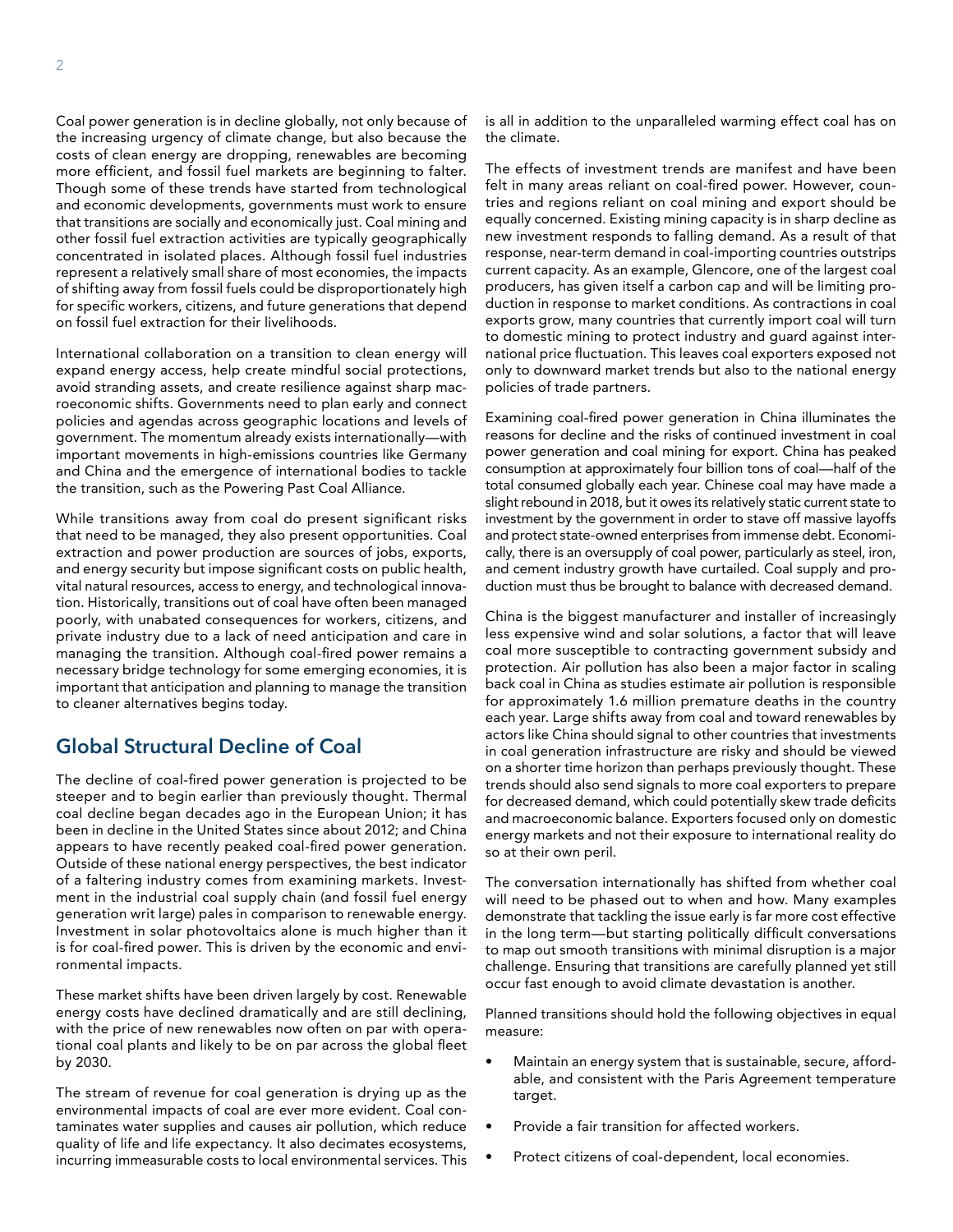- Avoid stranded assets.
- Manage international risks and contingencies.

### **What Structural Changes Must Be Made**

Countries and regions will take different approaches to structural changes, but early preparation will ensure smoother transitions. Several issues have served to put coal transitions on the agenda:

#### **Just transition and labor market adjustments**

Countries such as Canada and China have begun funds for retirement and retraining of coal miners and refiners. This is a key first step, but the trickier question is often how to develop new, alternative economic opportunities. Regions in Germany, such as Lausitz, have grappled with this through transition. New renewable energy jobs will not always appear where fossil fuel energy jobs were previously abundant, nor will skills always transfer from one sector to the other. Barring these highly pragmatic issues, cultural identities may be even harder to grapple with. The importance of identifying with coal in one region may differ from another, and so might the value of new livelihoods individuals are open to pursuing.

#### **Increasing energy access**

Many countries will be confronting the need to curb emissions while also increasing access to energy. In India, for example, 200 million people do not have access to electricity. While increasing grid capacity during a transition may make it more challenging, what is clear is that countries do not want to be locking in coal-fired power in the long term, risking stranding assets when they are no longer economically viable, or operating plants at significant losses while continuing to incur climate and environmental costs.

#### **Ensuring equality**

In addition to ensuring that livelihoods are protected, new energy structures must be equitable. In many areas, bifurcated systems exist, where one serves the wealthy and provides abundant energy and another serves the poor and working-class people, providing inadequate or nonexistent access to energy. As governments look to help direct transitions, they should ensure that costs are not socialized while benefits are privatized.

#### **Stranded asset risk**

The difficulty facing South Africa is that the transition has already arrived. Changes in global energy markets coupled with issues of corruption and mismanagement by energy providers have fast-tracked the decline of coal in South Africa. While it is not possible to hold on to coal even in the near term, the transition is complicated and will negatively impact many regions, even if it is managed well nationally. The issue is intertwined with access to energy, jobs, equality, and poverty in the complex socioeconomic South African context, where rates of economic inequality are consistently among the highest in the world. Regions with mining, such as Mpumalanga, require complex transition policies inclusive of options such as relocation, otherwise transferability may be severely limited. South Africa may be pushed down the transition route faster than expected and experience consequences that come with managing a transition in haste; however, delaying further will only exacerbate these problems.

#### **Balance of payments/exports**

Like South Africa, Indonesia mines and exports coal while also generating coal power. Indonesia exports approximately 80 percent of the coal it mines, primarily to China, India, Japan, and South Korea. Indonesia has not prioritized renewable energy. It is one of the few places where renewables do not outcompete coal even though a distributed renewable system could work very well to increase energy access. If coal imports from Asia drop significantly and the global coal market falters, Indonesia will experience increased pressure to use more domestic coal for its own energy generation. Indonesia should observe the changing market trends carefully, not only because it exports coal to countries with shifting energy markets but also because its continued investment in coal mining and power generation risk stranding its assets in a market the world will soon leave behind. Though Indonesia may be able to hold on to coal longer than South Africa, it will pay a higher price for its continued investment in the near future and must work to reorient itself toward a clean energy transition.

## **Measures for Effective Coal Transition**

#### **Early planning and preparation**

Countries must start planning for how people can transfer their careers and livelihoods from one sector to the other. Examples like the Lausitz region in Germany and the Latrobe Valley in Australia can help pave the way for other communities to begin the transition conversation. Governments must plan for the transition and prepare resources in advance while empowering those transitioning to make their own decisions. Multilevel governance will be important, as the issue spans from highly local to national. Regional exchanges, such as the European Commission's Coal Regions in Transition Platform, can help bridge these different levels of impact, providing finance and guidance in areas that may fall out of the periphery of local or national governments. The Powering Past Coal Alliance (PPCA) is also developing task forces for helping regions deal with some of these specific transition concerns.

#### **Local or region-specific transition agenda and policy**

Many look to Germany for guidance on large-scale transitions away from coal, but it is important to understand other contextual pieces to Germany's puzzle. For instance, the reunification of East and West Germany in the early 1990s forced many regions to begin dealing with the broader social and economic questions that came into play decades before an energy transition. Reunification caused economic and social disruption as the two separate economies came together, causing job losses and stark shifts in cultural identity. Lessons from the German reunification prepared regions like Lausitz for grappling with an energy transition, which rooted its transition strategies in local culture, identity, and agency. The result is a more resilient economy and society better equipped to develop and thrive in changing circumstances.

German Coal Commission Case: In 2016, Germany developed the idea of a commission to sketch the nation's climate action path to 2050. That commission became focused on coal, one of the biggest and most immediate areas for Germany to address and one that would potentially cause much social disruption. The commission was comprised of members of Parliament, federal ministries, German state leaders, academics, union representatives, and leaders in business and civil society. Their work set a